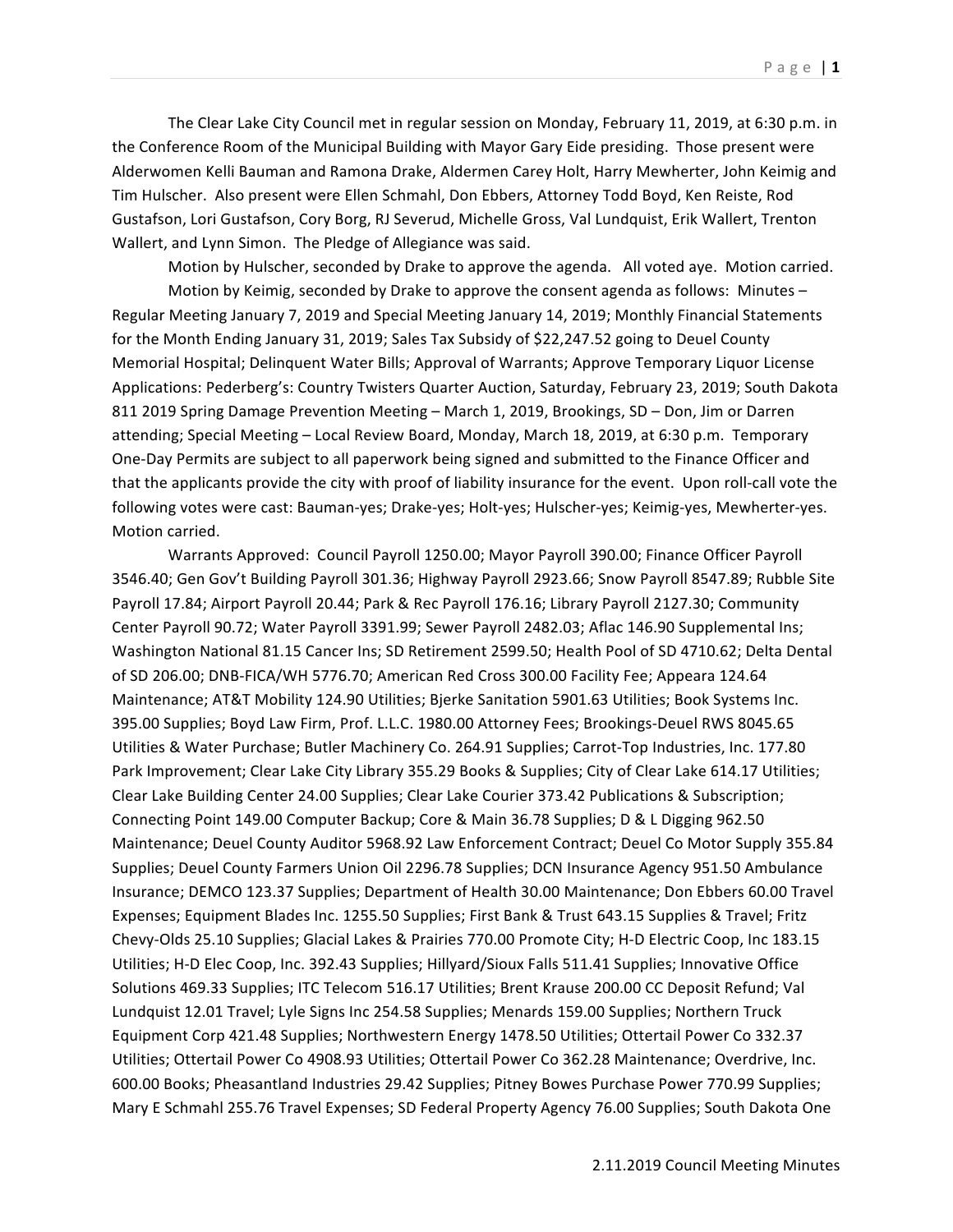Call 26.22 One Calls; SD Public Utilities Commission 200.00 CC Deposit Refund; SD State Treasurer (SD DOR) 501.89 Sales and Use Tax; Steve Rhody Services 38.00 Maintenance; Transource Truck & Equip, Inc. 231.20 Supplies; United States Dept of Ag 6107.00 Sewer Loan Pmt.

Michelle Gross thanked the City Staff for the great job they do removing snow. She also asked to have the late charge removed from their November 2018 utility bill as they did not receive the bill in the mail, it was returned to the City in January by the Postal Service. No action may be taken during Public Voice therefore it will be put on the March 2019 agenda.

The second reading of Ordinance No. 568, an Ordinance Supplementing Appropriations for the City of Clear Lake for the Year Ending 12/31/2019, was completed. Motion by Holt, seconded by Hulscher to approve Ordinance No. 568. Upon roll-call vote the following votes were cast: Bauman-yes; Drake-yes; Holt-yes; Hulscher-yes; Keimig-yes, Mewherter-yes. Motion carried.

A public hearing was held to transfer the malt beverage license from 3 Amigos, LLC to 4 Amigos, LLC. No on appeared to oppose the transfer. Motion by Keimig, seconded by Hulscher to approve the transfer. Upon roll-call vote the following votes were cast: Bauman-yes; Drake-yes; Holt-yes; Hulscheryes; Keimig-yes, Mewherter-yes. Motion carried.

Erik Wallert talked to the Council about the possibility of starting a business on Main Street that would require a conditional use permit and whether the Council would approve the conditional use permit. This will be put on the March 2019 agenda for further discussion.

Lynn Simon requested the youth organization rate for the Community Center for the youth gymnastics fundraiser on February 23, 2019. Motion by Holt, seconded by Keimig to approve charging the youth organization rate. Upon roll-call vote the following votes were cast: Bauman-yes; Drake-yes; Holt-yes; Hulscher-yes; Keimig-yes, Mewherter-yes. Motion carried.

A public hearing was held regarding exchanging land by City Park with Doug Feten. No one appeared to oppose the exchange. Motion by Holt, seconded by Hulscher to approve the exchange. Upon roll-call vote the following votes were cast: Bauman-yes; Drake-yes; Holt-yes; Hulscher-yes; Keimig-yes, Mewherter-yes. Motion carried.

Sheriff Cory Borg, Deputy RJ Severude and Storm met with the Council to discuss licensing K-9 Service Dog Storm. Motion by Holt, seconded by Drake to issue a pet license for Storm at no cost. Upon roll-call vote the following votes were cast: Bauman-yes; Drake-yes; Holt-yes; Hulscher-yes; Keimig-yes, Mewherter-yes. Motion carried.

Sheriff Cory Borg inquired as to why the Sheriff or a Deputy needs to sign the community center security agreement. Finance Officer Ellen Schmahl will inquire with the City's insurance carrier as it was possibly a recommendation from them. This will be put on the March 2019 agenda for further discussion.

Discussion was held regarding residents not moving vehicles per the snow removal ordinance and the ticketing of such vehicles, since this has not been enforced in the past. Letters will be sent to current offenders to give them the opportunity to move their vehicle(s) and the Sheriff's Office will begin ticketing any vehicle in violation. Arrangements will be made with apartment complexes in town that have street parking so snow can be removed.

Concerns were brought up to Sheriff Cory Borg regarding the Hwy 22 & Hwy 15 intersection, people speeding by the school, why Safety Patrol was discontinued, why the flashing lights do not work by the school crossings, and the attempted abduction that happened Monday, February 11, 2019.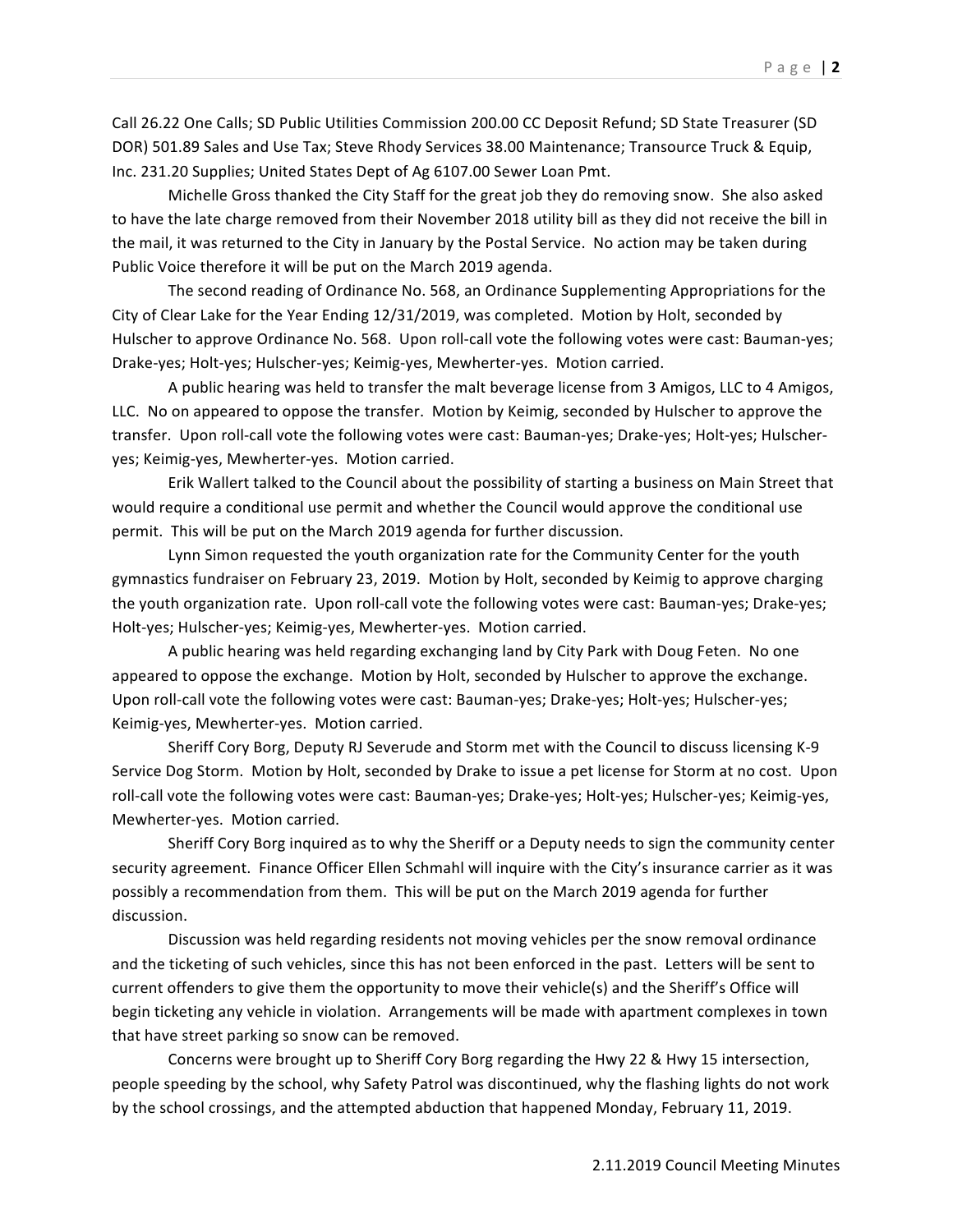Sheriff Borg wants to make sure the Sheriff's Office is fulfilling their contract and to let him know if there is anything we need as a City.

Motion by Drake, seconded by Mewherter to approve Resolution 2019-2 Exchange of Land with Private Owner. Upon roll-call vote the following votes were cast: Bauman-yes; Drake-yes; Holt-yes; Hulscher-yes; Keimig-yes, Mewherter-yes. Motion carried.

The 2019 SDML District Meeting will be held Tuesday, March 19, 2019, in Britton, SD. Motion by Mewherter, seconded by Bauman to pay for any Council members or City staff who want to attend. Upon roll-call vote the following votes were cast: Bauman-yes; Drake-yes; Holt-yes; Hulscher-yes; Keimig-yes, Mewherter-yes. Motion carried.

City Superintendent Don Ebbers requested that the City of Clear Lake become a member of South Dakota WARN which is a voluntary mutual aid network for public water and waste water systems. Motion by Keimig, seconded by Hulscher to authorize Mayor Gary Eide to sign the SD WARN agreement. Upon roll-call vote the following votes were cast: Bauman-yes; Drake-yes; Holt-yes; Hulscher-yes; Keimig-yes, Mewherter-yes. Motion carried.

The Lion's Club asked to utilize the Municipal Room for their monthly meetings. Motion by Mewherter, seconded by Holt to allow the Lion's Club to utilize the Municipal Room at no cost. Upon roll-call vote the following votes were cast: Bauman-yes; Drake-yes; Holt-yes; Hulscher-yes; Keimig-yes, Mewherter-yes. Motion carried.

Motion by Holt, seconded by Mewherter to paint the bottom of the water tower bowl black, the letters red and the remainder of the water tower white. Upon roll-call vote the following votes were cast: Bauman-yes; Drake-yes; Holt-yes; Hulscher-yes; Keimig-yes, Mewherter-yes. Motion carried.

Motion by Hulscher, seconded by Drake to declare the following as surplus property, having no value or of value less than \$500.00 and authorize disposal of same: one folding chair and AT & T answering machine. Upon roll-call vote the following votes were cast: Bauman-yes; Drake-yes; Holt-yes; Hulscher-yes; Keimig-no, Mewherter-yes. Motion carried.

The First Reading of Ordinance No. 569, an Ordinance Regarding Firework, was completed.

City Superintendent Don Ebbers discussed the need for additional part-time snow removal staff and the application that was received by the City.

Motion by Drake, seconded by Bauman to approve the purchase of Spring banners at a cost of \$1,304.75.

City Superintendent Don Ebbers commented on the engine problem on the snow blower and the possibility of having it rebuilt.

Attorney Todd Boyd commented on the letter from a resident who wants a building torn down however it is grandfathered in and the need to follow-up with the owners of the buildings on Main Street that were inspected last year.

Finance Officer Ellen Schmahl reminded the Council of the Local Review Board Meeting that will be held on March 18, 2019, at 6:30 p.m. and informed the City Services Committee that they need to meet in the near future. Assistant Finance Officer Val Lundquist inquired about the handling of utility bills that have not been paid and the finance charges continue to accumulate. The Council requested the Ordinance be changed so anyone who has their water turned off needs to pay their account to \$0.00 instead of just paying the overdue amount.